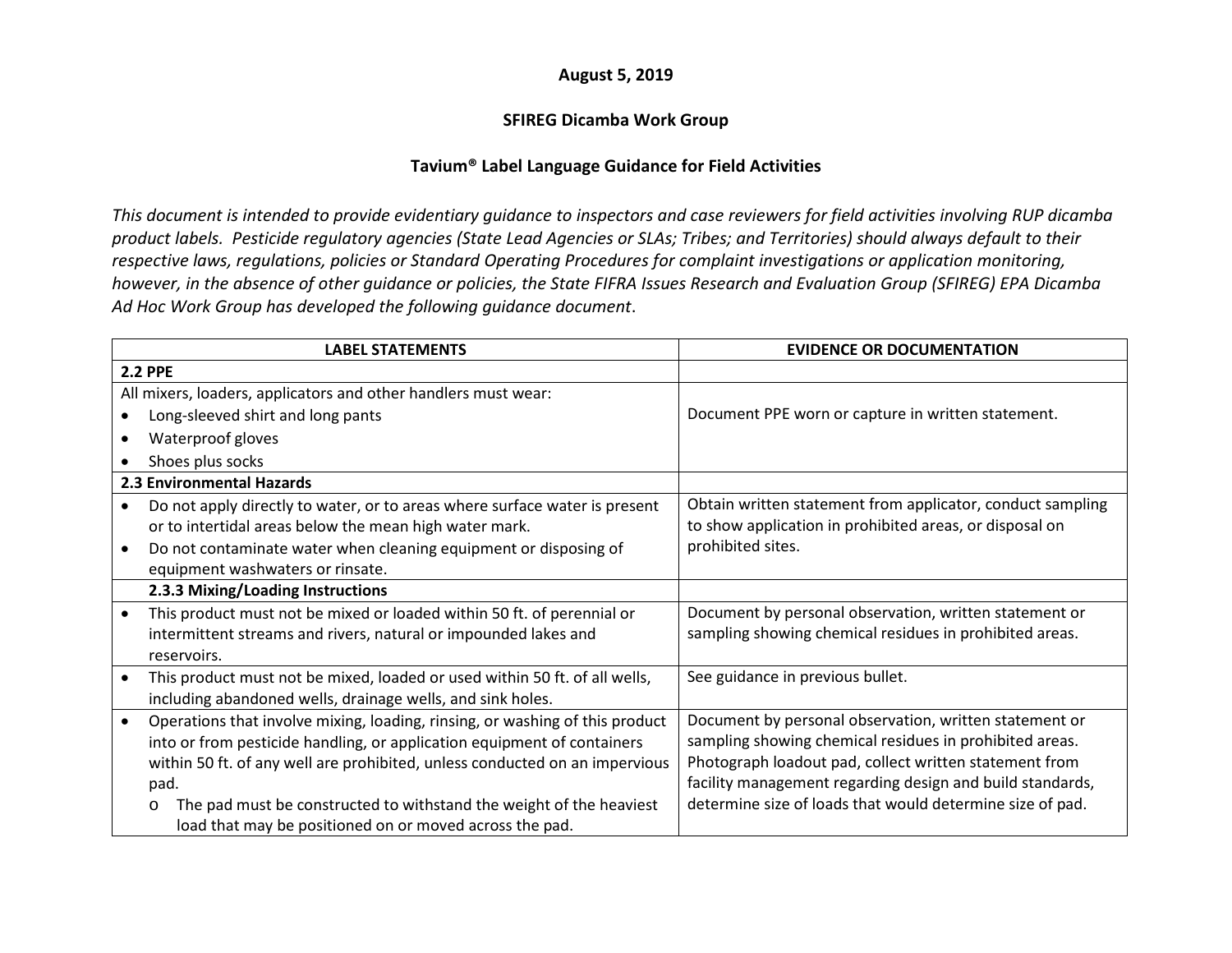| $\circ$      | The pad shall be designed and maintained to contain any product spills         |                                                                  |
|--------------|--------------------------------------------------------------------------------|------------------------------------------------------------------|
|              | or equipment leaks, container or equipment rinse or washwater, and             |                                                                  |
|              | rain water that may fall on the pad.                                           |                                                                  |
| $\circ$      | Surface water shall not be allowed to either flow over or from the pad,        |                                                                  |
|              | which means the pad must be self-contained.                                    |                                                                  |
| $\circ$      | The pad shall be of sufficient capacity to contain at a minimum 110%           |                                                                  |
|              | of the capacity of the largest pesticide container or application              |                                                                  |
|              | equipment on the pad.                                                          |                                                                  |
| $\circ$      | A pad that is covered by a roof of sufficient size to completely exclude       |                                                                  |
|              | precipitation from contact with the pad, shall have a minimum                  |                                                                  |
|              | containment capacity of 100% of the capacity of the largest pesticide          |                                                                  |
|              | container or application equipment on the pad.                                 |                                                                  |
|              | Containment capacities as described above shall be maintained at all           |                                                                  |
|              | times. The above-specified minimum containment capacities do not apply         |                                                                  |
|              | to vehicles when delivering pesticide shipments to the mixing/loading site.    |                                                                  |
|              | 2.3.4 Endangered Species Concerns                                              |                                                                  |
|              | Prior to making an application of this product on dicamba-tolerant cotton      | Verify applicator accessed ESPB website and obtained a           |
|              | or dicamba-tolerant soybeans, an applicator must visit                         | Bulletin for the target site within 6 months of the application. |
|              | http://www.epa.gov/espp to determine if there are any additional               | Obtain a copy of the printed bulletin applicator retained, or    |
|              | restrictions on Tavium Plus Vapor Grip Technology use within the area to       | collect written statement that applicator followed the           |
|              | be sprayed. Within the defined areas, in combination with the 110 foot         | application restrictions published in the Bulletin.              |
|              | infield wind-directional spray drift buffer, a 57 foot omnidirectional infield |                                                                  |
|              | buffer is required to protect federally listed threatened and endangered       |                                                                  |
|              | species.                                                                       |                                                                  |
|              | When using this product, you must follow the measures contained in the         |                                                                  |
|              | Endangered Species Protection Bulletin for the area in which you are           |                                                                  |
|              | applying the product. To obtain Bulletins, no more than six months before      |                                                                  |
|              | using this product, consult http://www.epa.gov.espp or call 1-844-447-         |                                                                  |
|              | 3813. You must use the Bulletin valid for the month in which you will          |                                                                  |
|              | apply the product.                                                             |                                                                  |
|              | 3.1 Weed Resistance Management Practices                                       |                                                                  |
|              | EPA has indicated the language in this section is advisory in nature.          | Refer to state policy on documentation of application rates,     |
|              |                                                                                | timing, weed species, weed sizes, tank mixes, field scouting     |
|              |                                                                                | and reporting as it applies to weed resistance management.       |
|              |                                                                                | Some states may have specific policies and obligations for       |
|              |                                                                                | applicators to avoid or prevent weed resistance.                 |
| 4.1 Training |                                                                                |                                                                  |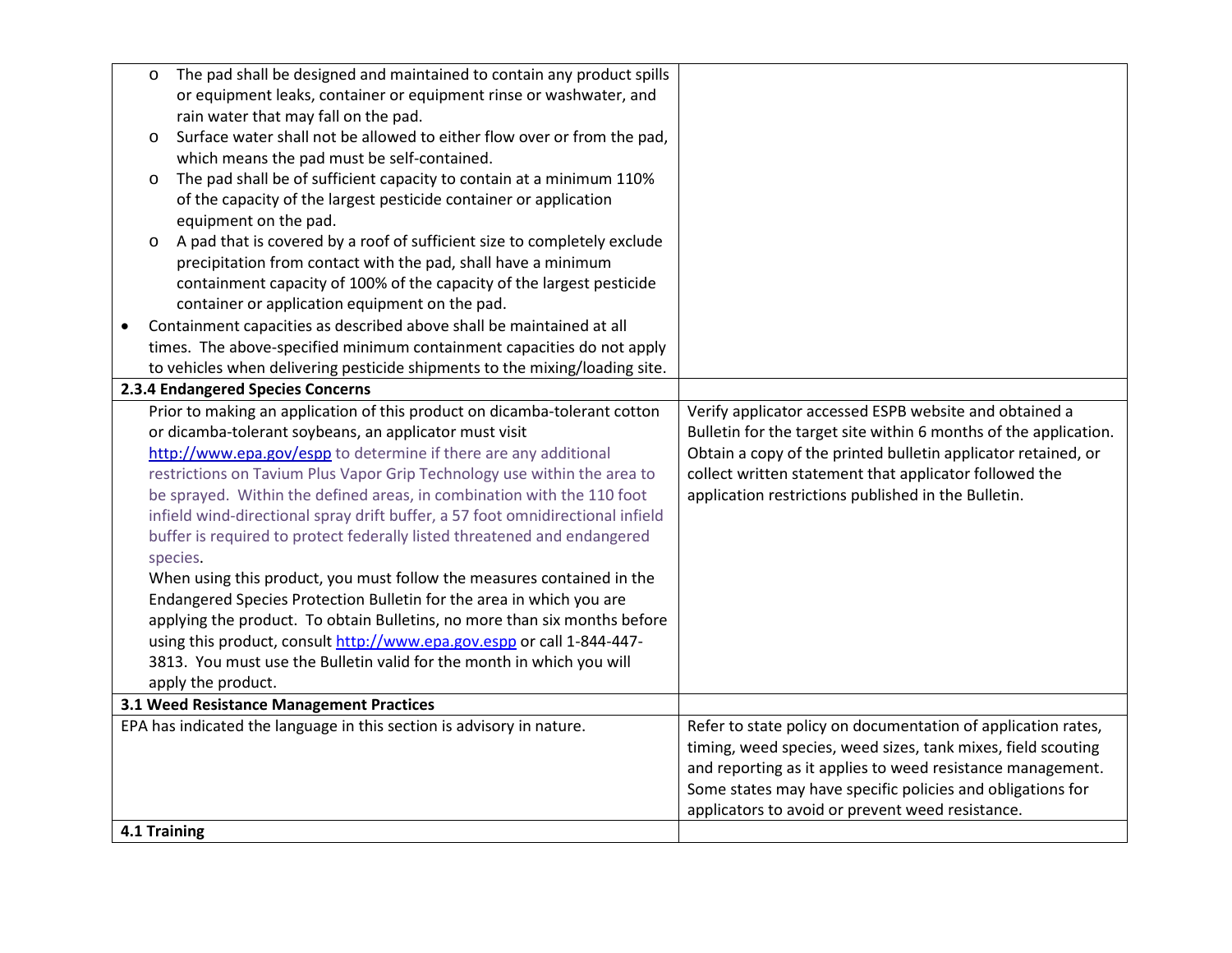| Prior to applying this product in the 2019 growing season and each growing<br>season thereafter, applicator(s) must complete dicamba or auxin-specific<br>training. If training is available and required by the state where the applicator<br>intends to apply this product, the applicator must complete that training. If<br>the state where the application is intended does not require auxin or dicamba-<br>specific training, then the applicator must complete dicamba or auxin-specific<br>training provided by one of the following sources: a) a registrant of a dicamba | Collect copy of training certificate or document applicator<br>completed dicamba or auxin-specific training prior to<br>applying the product. This may vary from state to state. |
|-------------------------------------------------------------------------------------------------------------------------------------------------------------------------------------------------------------------------------------------------------------------------------------------------------------------------------------------------------------------------------------------------------------------------------------------------------------------------------------------------------------------------------------------------------------------------------------|----------------------------------------------------------------------------------------------------------------------------------------------------------------------------------|
| product approved for in-crop use with dicamba-tolerant crops, or b) a state or<br>state-authorized provider.                                                                                                                                                                                                                                                                                                                                                                                                                                                                        |                                                                                                                                                                                  |
| 4.2 Record Keeping                                                                                                                                                                                                                                                                                                                                                                                                                                                                                                                                                                  |                                                                                                                                                                                  |
| The certified applicator must keep the following records for a period of<br>two years; records must be generated as soon as practical but no later<br>than 72 hours after application and a record must be kept for each                                                                                                                                                                                                                                                                                                                                                            | Obtain copy of application records. Some states may require<br>retention for more than two years.                                                                                |
| application of Tavium Plus VaporGrip Technology. Records must be made<br>available to State Pesticide Control Official(s), USDA, and EPA upon<br>request.                                                                                                                                                                                                                                                                                                                                                                                                                           | See guidance for previous bullet, determine if record was<br>created no more than 72 hours after the application ended.                                                          |
| 1. All Items required by 7 CFR Part 110 (RECORDKEEPING ON RESTRICTED USE                                                                                                                                                                                                                                                                                                                                                                                                                                                                                                            |                                                                                                                                                                                  |
| PESTICIDES BY CERTIFIED APPLICATORS) including:                                                                                                                                                                                                                                                                                                                                                                                                                                                                                                                                     | 1: Obtain a copy of application record, receipt/s of purchase                                                                                                                    |
| a. The brand or product name                                                                                                                                                                                                                                                                                                                                                                                                                                                                                                                                                        | (either from applicator or dealer).                                                                                                                                              |
| b. The EPA registration number                                                                                                                                                                                                                                                                                                                                                                                                                                                                                                                                                      |                                                                                                                                                                                  |
| c. The total amount applied                                                                                                                                                                                                                                                                                                                                                                                                                                                                                                                                                         | 2: Obtain written statement and/or copy of certification or                                                                                                                      |
| d. The month, day, and year of application                                                                                                                                                                                                                                                                                                                                                                                                                                                                                                                                          | training, or other evidence the applicator completed training                                                                                                                    |
| e. The location of the application                                                                                                                                                                                                                                                                                                                                                                                                                                                                                                                                                  | before the application was made.                                                                                                                                                 |
| f. The crop, commodity, stored product, or site of application                                                                                                                                                                                                                                                                                                                                                                                                                                                                                                                      |                                                                                                                                                                                  |
| g. The size of treated area                                                                                                                                                                                                                                                                                                                                                                                                                                                                                                                                                         | 3: Obtain copy of receipt from applicator, purchaser or                                                                                                                          |
| h. The name of the certified applicator                                                                                                                                                                                                                                                                                                                                                                                                                                                                                                                                             | dealer.                                                                                                                                                                          |
| i. The certification number of the certified applicator                                                                                                                                                                                                                                                                                                                                                                                                                                                                                                                             |                                                                                                                                                                                  |
| 2. Training: Date and provider of required training completed and proof of<br>completion.                                                                                                                                                                                                                                                                                                                                                                                                                                                                                           | 4: Document by observation or written statement applicator<br>had a copy of the label. Refer to state policy for<br>determination of what satisfies possession of the label.     |
| 3. Receipts of Purchase: Receipts or copies for the purchase of this product.                                                                                                                                                                                                                                                                                                                                                                                                                                                                                                       | 5: Verification most likely lies with producer who planted the<br>field.                                                                                                         |
| 4. Product Label: A copy of this product label, and any state special local needs<br>label that supplements this label.                                                                                                                                                                                                                                                                                                                                                                                                                                                             | 6: Acceptable evidence would be diagrams or drawings<br>showing buffer distances for the application, or other                                                                   |
| 5. Crop Planting Date: Record of the date at which the crop was planted.                                                                                                                                                                                                                                                                                                                                                                                                                                                                                                            |                                                                                                                                                                                  |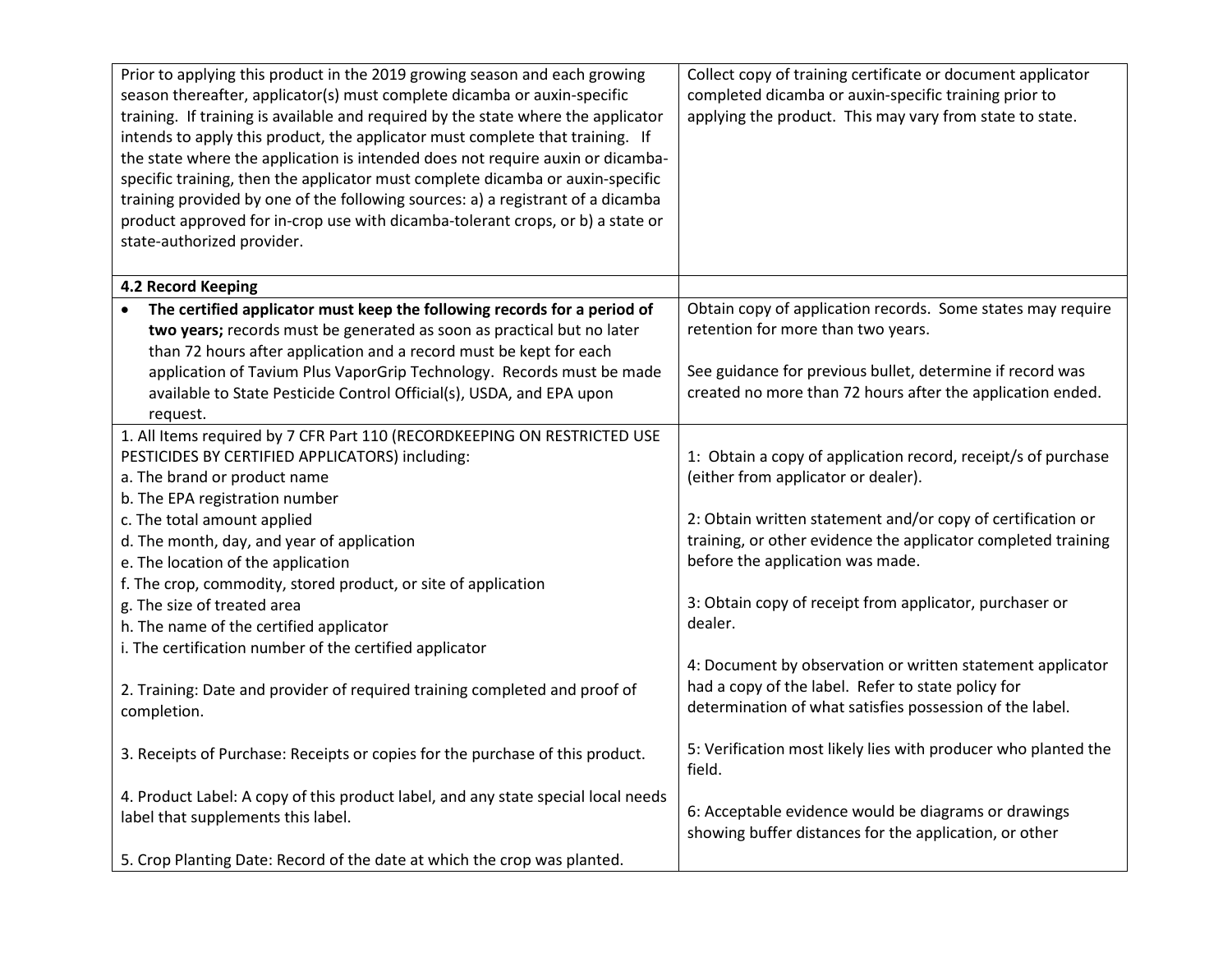| 6. Buffer Requirement: Record of the buffer distance calculation and any areas<br>included within the buffer distance calculations as allowed in Section 7.3.7.                                                                                                                                            | narrative explaining how buffer distances were established<br>and maintained.                                                                                                                                                                               |
|------------------------------------------------------------------------------------------------------------------------------------------------------------------------------------------------------------------------------------------------------------------------------------------------------------|-------------------------------------------------------------------------------------------------------------------------------------------------------------------------------------------------------------------------------------------------------------|
|                                                                                                                                                                                                                                                                                                            | 7: Obtain copy of application record or other written                                                                                                                                                                                                       |
| 7. Sensitive Crops Awareness: Record that a sensitive crop registry was<br>consulted and survey adjacent fields documenting the crops/areas<br>surrounding the field prior to application. At a minimum, records must include<br>the name of the sensitive crop registry and the date it was consulted and | evidence that surrounding area was surveyed, or sensitive<br>crops locator registry was consulted. Refer to state policy or<br>SFIREG guidance for definition of sensitive crop, site or area.                                                              |
| documentation of adjacent crops/areas and the date the survey was<br>conducted (read Section 7.3.8 for additional information).                                                                                                                                                                            | 8: Obtain copy of application record; it may be possible to<br>double check application dates and times by looking at<br>previous and subsequent applications.                                                                                              |
| 8. Start and Finish Times of Each Application: Record of the time at which the<br>application started and the time when the application finished.                                                                                                                                                          | 9: Obtain copy of application record, verification most likely<br>lies with producer who planted the field.                                                                                                                                                 |
| 9. Application Timing: Record of the type of application (for example: pre-<br>emergence, post-emergence) and number of days after planting if post-<br>emergence.                                                                                                                                         | 10: Obtain copy of application record, document the type of<br>measuring device by photograph and/or written statement,<br>and how the applicator operated it.                                                                                              |
| 10. Air Temperature: Record of the air temperature in degrees Fahrenheit at<br>the start and completion of each application.                                                                                                                                                                               | 11: Obtain copy of application record, document the type of<br>measuring device by photograph and written statement, and<br>how the applicator operated it.                                                                                                 |
| 11. Wind Speed and Direction: Record of the wind speed and direction (the<br>direction from which the wind is blowing) at boom height at the start and<br>completion of each application of this product (Read Section 7.3 for<br>information on wind speed).                                              | 12: Obtain copy of application record, determine by written<br>statement which nozzles were used and whether spray<br>pressure was measured in the cab or at nozzle.                                                                                        |
| 12. Nozzle and Pressure: Record of the spray nozzle manufacturer/brand, type,<br>orifice size, and operating pressure used during each application of this<br>product (Read Section 7.3 for information on nozzles and pressures.)                                                                         | 13: Obtain copy of application record, make sure to consult<br>the correct iteration of the website posted at the time of the<br>application.                                                                                                               |
| 13. Tank Mix Products: Record of the brand names and EPA registration<br>numbers (if available) for all products (pesticides, adjuvants, and other<br>products) that were tank mixed with this product for each application (Read<br>Section 4.7 for more information on tank mixing.)                     | 14: Obtain copy of application record, written statement, or<br>other evidence of cleanout procedure used by the applicator.<br>Procedure might be different from case to case. Some states<br>have different interpretations for frequency of cleanout for |
| 14. Spray System Cleanout: Record of compliance with the section of this label<br>titled Section 4.8: Proper Spray System Equipment Cleanout. At a minimum,<br>records must include the confirmation that the spray system was clean before                                                                | consecutive loads.                                                                                                                                                                                                                                          |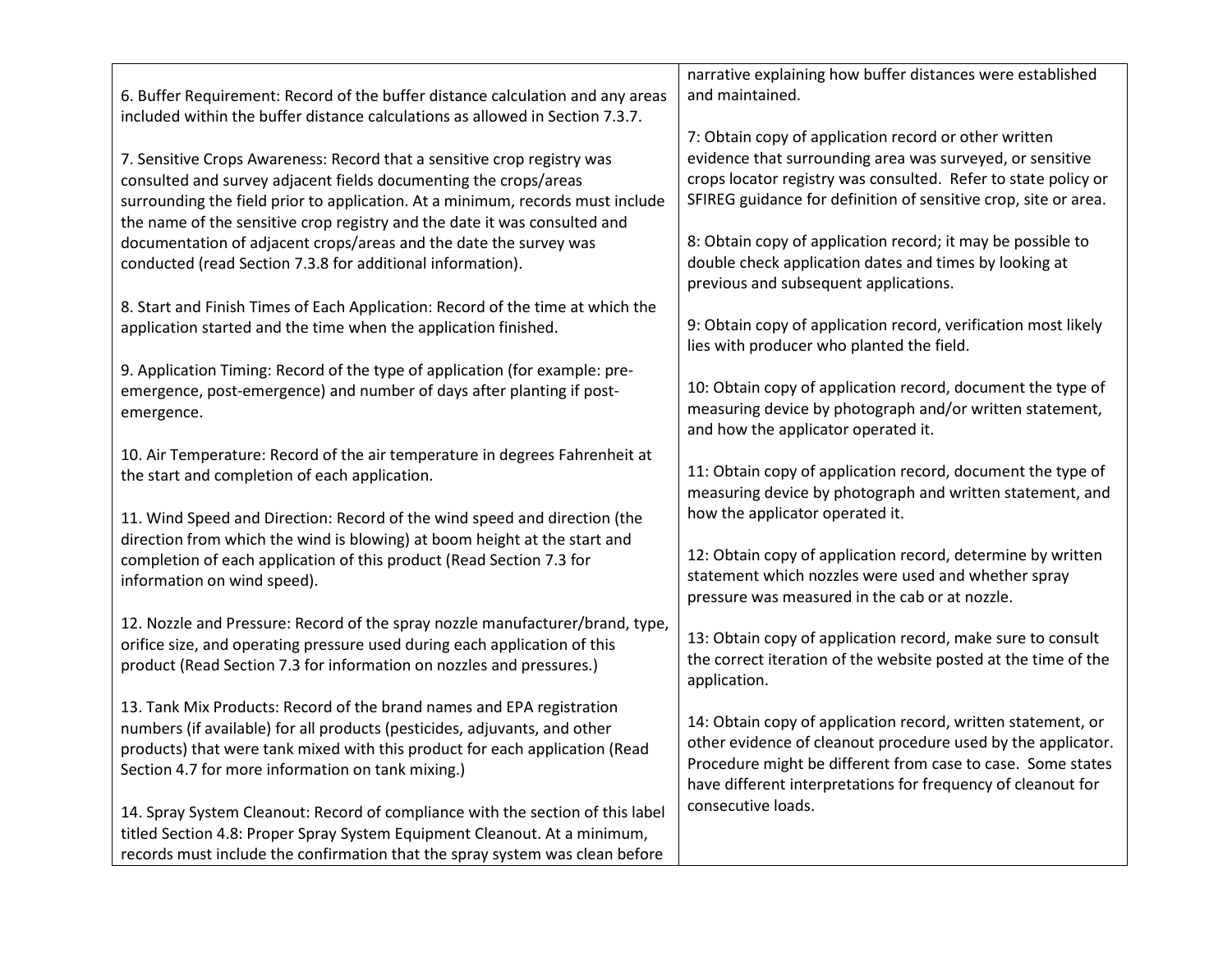| using this product and that the post-application cleanout was completed in |                                                                                                                                           |                                                                                                                 |
|----------------------------------------------------------------------------|-------------------------------------------------------------------------------------------------------------------------------------------|-----------------------------------------------------------------------------------------------------------------|
| accordance with Section 4.8.                                               |                                                                                                                                           |                                                                                                                 |
| 4.3 Methods of Application                                                 |                                                                                                                                           |                                                                                                                 |
| Applications of Tavium Plus VaporGrip Technology alone of in tank mixtures |                                                                                                                                           | Obtain application record and/or written statements                                                             |
| are permitted with ground equipment only.                                  |                                                                                                                                           | regarding type of application equipment used.                                                                   |
|                                                                            | <b>4.4 Application Equipment</b>                                                                                                          |                                                                                                                 |
|                                                                            | Configure spray equipment to provide accurate and uniform coverage of<br>target area and minimize potential for spray drift.              | Obtain application record and/or written statements<br>regarding type of application equipment used, how it was |
| $\bullet$                                                                  | To ensure accuracy, calibrate sprayer before each use.                                                                                    | calibrated, whether it was calibrated before each use, and                                                      |
| $\bullet$                                                                  | Only use sprayers that provide accurate and uniform application with                                                                      | whether it was washed after each use. Refer to state policy                                                     |
|                                                                            | nozzles designed to produce extremely coarse to ultra-course droplets in                                                                  | on frequency of equipment calibration and washing, as this                                                      |
|                                                                            | order to minimize drift (Section 7.3.1) and provide uniform coverage. The                                                                 | may vary from state to state. Some states may have specific                                                     |
|                                                                            | applicator must check the website found at www.TaviumTankMix.com for                                                                      | definitions for what they consider "proper" maintenance and                                                     |
|                                                                            | the list of nozzles approved for use with this product no later than seven                                                                | calibration.                                                                                                    |
|                                                                            | days prior to application.                                                                                                                |                                                                                                                 |
| $\bullet$                                                                  | Avoid using screens and strainers finer than 50-mesh.                                                                                     |                                                                                                                 |
|                                                                            | All ground application equipment must be properly maintained.                                                                             |                                                                                                                 |
| $\bullet$                                                                  | All equipment must be washed to remove product residues after use                                                                         |                                                                                                                 |
|                                                                            | (Section 4.8).                                                                                                                            |                                                                                                                 |
|                                                                            |                                                                                                                                           |                                                                                                                 |
|                                                                            | 4.5 Application Volume and Spray Coverage                                                                                                 |                                                                                                                 |
| $\bullet$                                                                  | For ground application, apply alone or in tank mixtures in a minimum of 15                                                                | Document through personal observation, application records                                                      |
|                                                                            | gal/A of spray solution.                                                                                                                  | or written statement about what finished spray volume was                                                       |
| $\bullet$                                                                  | Good spray coverage of emerged is essential for optimum control.                                                                          | applied and what the spray boom height was. Determine                                                           |
|                                                                            | When weed vegetation is dense, increase spray volume and pressures to                                                                     | whether equipment is capable of lowering the entire boom to                                                     |
|                                                                            | ensure coverage of the target weeds.                                                                                                      | 24" above crop height, document by photograph and                                                               |
| $\bullet$                                                                  | Spray boom and nozzle heights must be adjusted to provide coverage of                                                                     | measuring tool.                                                                                                 |
|                                                                            | target weeds but not more than 24 inches above the target.                                                                                |                                                                                                                 |
|                                                                            | 4.6 Equipment Ground Speed                                                                                                                |                                                                                                                 |
|                                                                            | Do not exceed a ground speed of 15 miles per hour.                                                                                        | Document through personal observation, application records                                                      |
|                                                                            |                                                                                                                                           | or written statement what the equipment ground speed was.                                                       |
|                                                                            | <b>4.7 Mixing Directions</b>                                                                                                              |                                                                                                                 |
|                                                                            | 1. Tavium Plus VaporGrip Technology may only be tank-mixed with products                                                                  | Obtain documentation or a written statement that the                                                            |
|                                                                            | that have been tested and found not to adversely affect the offsite movement                                                              | applicator accessed the appropriate website within 7 days                                                       |
|                                                                            | potential of Tavium Plus VaporGrip Technology. The applicator must check the                                                              | before the application. Verify the iteration of the website                                                     |
|                                                                            | website found at www.TaviumTankMix.com no more than 7 days before                                                                         | used within 7 days of the application in order to determine if                                                  |
|                                                                            | applying Tavium Plus VaporGrip Technology.                                                                                                | tank mix was allowed at the time of the application.                                                            |
|                                                                            | 2. Thoroughly clean spray equipment before using this product (Section 4.8).<br>Dispose of the cleaning solution in a responsible manner. |                                                                                                                 |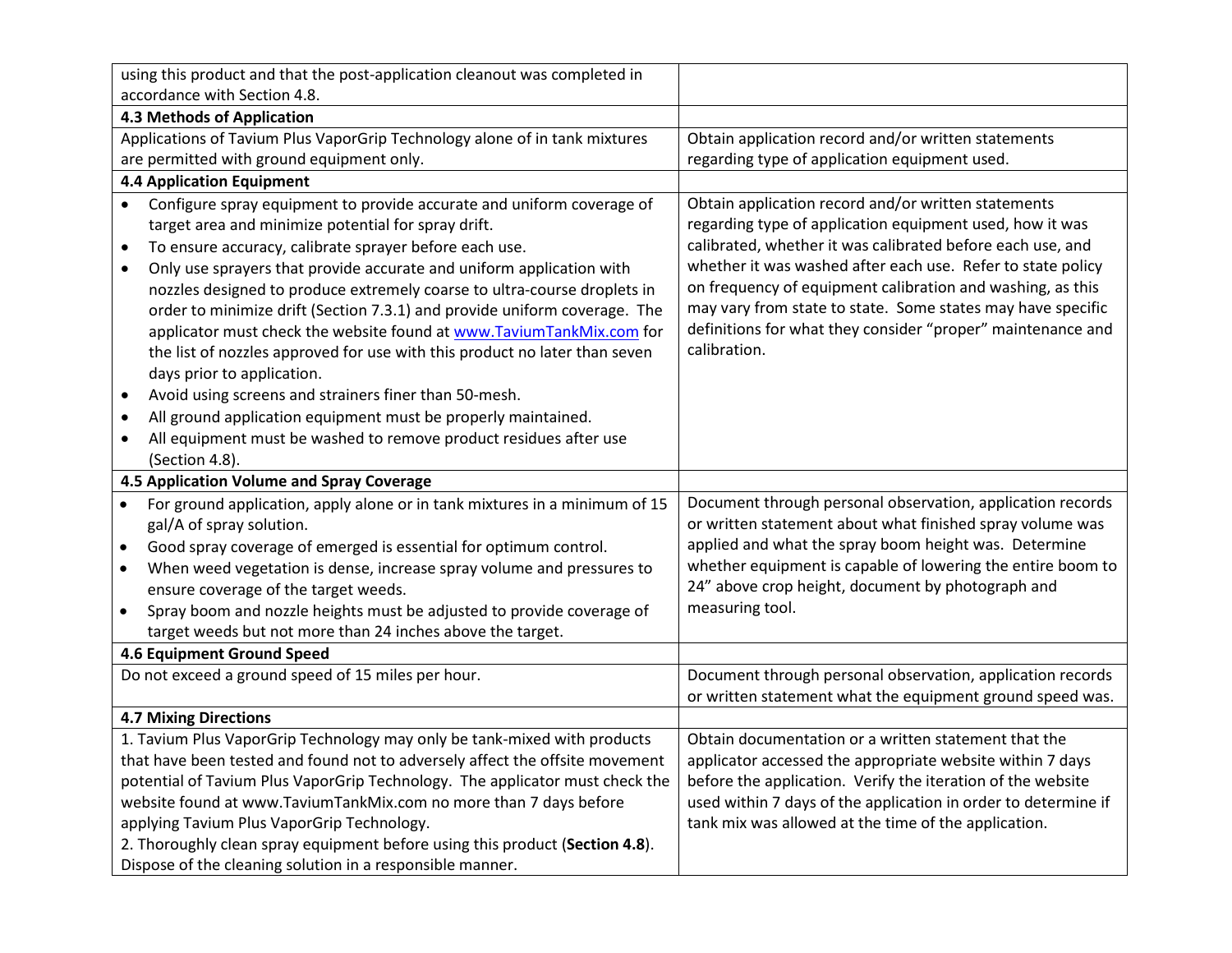| 3. Prepare no more spray mixture than is needed for the immediate operation.               | Obtain a written statement from applicator or mixer/loader   |
|--------------------------------------------------------------------------------------------|--------------------------------------------------------------|
| 4. Flush the spray equipment thoroughly following each use and apply the                   | regarding spray mixture and equipment preparation. Refer to  |
| rinsate to a previously treated area.                                                      | state enforcement program for documentation and              |
| 5. Pesticide, spray mixture, or rinsate that cannot be used according to label             | enforcement response.                                        |
| instructions must be disposed of according to federal, state, or local                     |                                                              |
| procedures. For guidance in proper disposal methods, contact your State                    |                                                              |
| Pesticide or Environmental Control Agency, or the Hazardous Waste                          |                                                              |
| representative at the nearest EPA Regional Office.                                         |                                                              |
| 4.7.1 Tavium Plus VaporGrip Technology Alone                                               |                                                              |
| 1. Fill the spray tank 1/2 to 3/4 full with clean water.                                   | Refer to state enforcement program for documentation and     |
| 2. Begin tank agitation and continue throughout mixing and spraying.                       | enforcement response.                                        |
| 3. Add Tavium Plus VaporGrip Technology.                                                   |                                                              |
| 4. Add spray additives.                                                                    |                                                              |
| 5. Fill the remainder of spray tank.                                                       |                                                              |
| 6. The tank mixture should be sprayed out as soon as it is prepared.                       |                                                              |
| <b>4.7.2 Tank-Mix Restrictions</b>                                                         |                                                              |
| DO NOT tank mix products containing ammonium salts such as ammonium                        | Obtain copy of application record or written statement       |
| sulfate (AMS) and urea ammonium nitrate (UAN). Small quantities of AMS                     | documenting whether these additives were part of the tank    |
| can greatly increase the volatility potential of dicamba. Read the TANK                    | mix, determine which iteration of website was available at   |
| MIXING INSTRUCTIONS of this label (Section 4.7) for instructions regarding                 | time of application to ensure tax-mix partners were allowed. |
| other tank mix products.                                                                   |                                                              |
| DO NOT tank mix any product with Tavium Plus VaporGrip Technology<br>$\bullet$             |                                                              |
| unless:                                                                                    |                                                              |
| o The intended tank-mix product is identified on the list of tested products               |                                                              |
| found at www.TaviumTankMix.com;                                                            |                                                              |
| o The intended products are not prohibited on either this label or the label               |                                                              |
| of the tank mix product; and                                                               |                                                              |
| o All requirements and restrictions on www.TaviumTankMix.com; are                          |                                                              |
| followed.                                                                                  |                                                              |
| <b>4.7.3 Tank-Mix Precautions</b>                                                          |                                                              |
| Auxin herbicides such as dicamba have the potential to volatilize in lower                 | Obtain copy of application record or written statement       |
| pH spray mixtures. Knowing the pH of your spray mixture and making the                     | documenting whether these additives were part of the tank    |
| appropriate adjustments to avoid a low pH spray mixture (e.g., pH less                     | mix, determine which iteration of website was available at   |
| than 5) can reduce the potential for volatilization to occur. Talk to your                 | time of application to ensure tax-mix partners were allowed. |
| local agricultural consultant, extension agent, or Syngenta representative                 |                                                              |
| for recommendations to prevent low pH spray mixtures.                                      |                                                              |
| Observe all precautions, directions for use and restrictions on the labels of<br>$\bullet$ |                                                              |
| each product used in tank mixtures.                                                        |                                                              |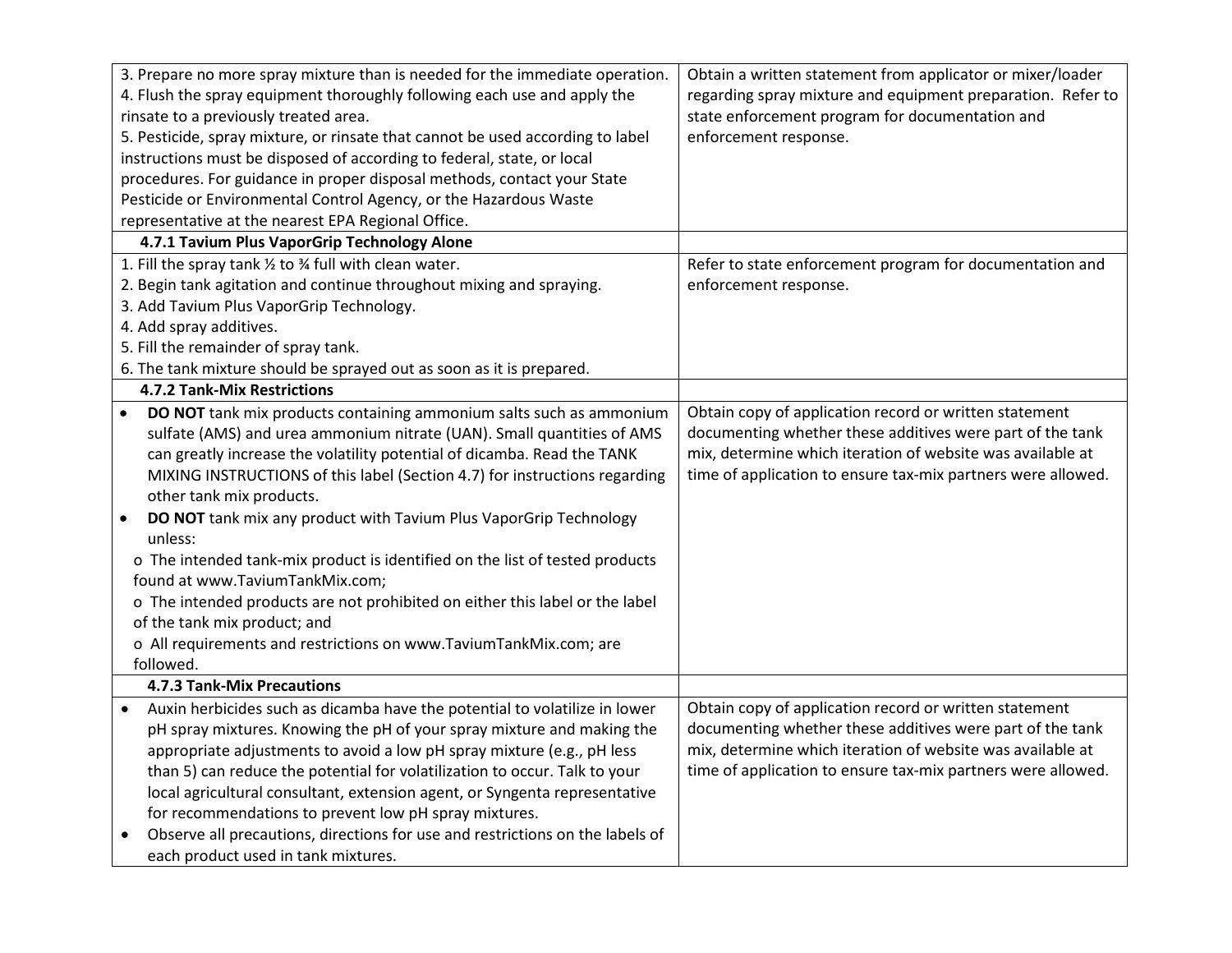| $\bullet$ | Follow the most restrictive label precautions and limitations.                  |                                                                |
|-----------|---------------------------------------------------------------------------------|----------------------------------------------------------------|
| $\bullet$ | It is the pesticide user's responsibility to ensure that all products are       |                                                                |
|           | registered for the intended use. Read and follow the applicable restrictions    |                                                                |
|           | and limitations and directions for use on all product labels involved in tank   |                                                                |
|           | mixing. Users must follow the most restrictive directions for use and           |                                                                |
|           | precautionary statements of each product in the tank mixture.                   |                                                                |
|           | Do not tank mix products containing ammonium salts such as ammonium             |                                                                |
|           | sulfate and urea ammonium nitrate.                                              |                                                                |
|           |                                                                                 |                                                                |
| $\bullet$ | Tank mixes with other pesticides, fertilizers, or any other additives not       |                                                                |
|           | specifically labeled for use with TAVIUM Plus VaporGrip Technology may          |                                                                |
|           | result in tank mix incompatibility or unsatisfactory performance. In such       |                                                                |
|           | cases, always check tank mix compatibility by conducting a jar test             |                                                                |
|           | according to guidance in Section 4.7.4 before actual tank mixing.               |                                                                |
|           | 4.7.4 Tank-Mix Compatibility Test                                               |                                                                |
|           | Conduct a jar test using a 1 pt to 1 qt container with lid by adding water or   | Obtain copy of application record or written statement         |
|           | other intended carrier such as a liquid fertilizer to the jar.                  | documenting whether these additives were part of the tank      |
| $\bullet$ | Next, add the appropriate amount of pesticide(s) or tank-mix partner(s) in      | mix, determine which iteration of website was available at     |
|           | their relative proportions based on label rates. Add tank-mix components        | time of application to ensure tax-mix partners were allowed.   |
|           | separately in the order described in the tank-mixing section, Section 4.7.5.    | Refer to state enforcement program for documentation and       |
|           | After each addition, shake or stir gently to thoroughly mix.                    | enforcement response.                                          |
| $\bullet$ | After all ingredients have been added, put the lid on the jar, tighten and      |                                                                |
|           | invert the jar 10 times to mix.                                                 |                                                                |
| $\bullet$ | After mixing, let the mixture stand $15 - 30$ minutes and then examine for      |                                                                |
|           | signs of incompatibility such as obvious separation, large flakes,              |                                                                |
|           | precipitates, gels or heavy oily film on the jar.                               |                                                                |
| $\bullet$ | If the mixture remains mixed or can be remixed readily, it is physically        |                                                                |
|           | compatible and can be used.                                                     |                                                                |
| $\bullet$ | If the mixture is incompatible, repeat the test using a compatibility agent     |                                                                |
|           | at the label rate. Or, if applicable, slurry dry formulations in water before   |                                                                |
|           | adding to the jar. If incompatibility is still observed after following these   |                                                                |
|           | procedures, do not use the mixture.                                             |                                                                |
| $\bullet$ | After compatibility testing is complete, dispose of any pesticide wastes in     |                                                                |
|           | accordance with the storage and disposal section, Section 10.0, of this         |                                                                |
|           | label.                                                                          |                                                                |
|           | <b>4.8 Sprayer Cleanout</b>                                                     |                                                                |
|           | As part of the Restricted Use Product requirements, applicators must            | Obtain written statement from applicator or other employee     |
|           | document that they have complied with the Sprayer Clean-out section of this     | and application records. Refer to state policy on frequency of |
|           | label. Severe crop injury may occur if any of this product remains in the spray | cleanout for compliance with label. Some states may require    |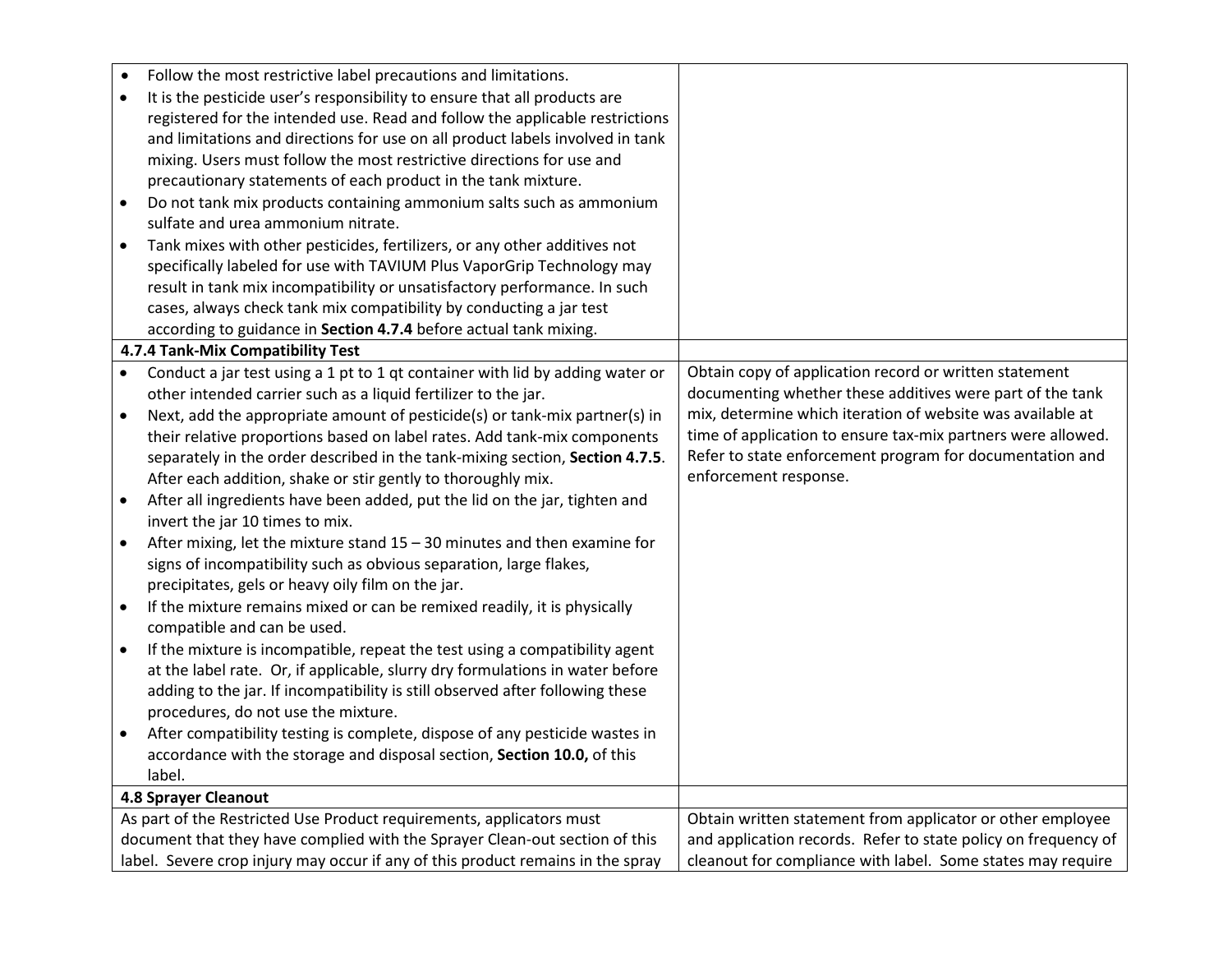| system equipment following an application and the equipment is subsequently       | cleanout before and after each and every load, others may     |
|-----------------------------------------------------------------------------------|---------------------------------------------------------------|
| used for application to sensitive crops. After using this product, clean all      | require cleanout before the first dicamba load and then again |
| mixing and spray equipment (including tanks, pumps, lines, filters, screens,      | only before the tank mix changes.                             |
| and nozzles) with a strong detergent based sprayer cleaner. The rinsate must      |                                                               |
| be disposed in compliance with local, state, and federal guidelines.              |                                                               |
|                                                                                   |                                                               |
| Inadvertent contamination can also occur in equipment used for bulk product       |                                                               |
| handling and mixing prior to use in the spray system. Care should be taken to     |                                                               |
| reduce contamination not only in the spray system but in any equipment used       |                                                               |
| to transfer or deliver product. For example, bulk handling and mixing             |                                                               |
| equipment containing this product should be segregated when possible to           |                                                               |
| reduce potential for cross-contamination. Consider using block and check          |                                                               |
| valves to avoid backflow during transfer. Piping should be reviewed to ensure     |                                                               |
| there not potential for product build-up. Dedicated nurse trucks and tender       |                                                               |
| equipment should be used when possible.                                           |                                                               |
|                                                                                   |                                                               |
| To avoid subsequent injury to other crops, thoroughly clean mixing and            |                                                               |
| application equipment immediately after spraying. The following instructions      |                                                               |
| are provided:                                                                     |                                                               |
| 1. Do not clean sprayer near desirable vegetation, wells or other water           |                                                               |
| sources.                                                                          |                                                               |
| 2. Drain and flush tank walls, boom and all hoses with clean water.               |                                                               |
| 3. Prepare a cleaning solution with a detergent or a commercial sprayer           |                                                               |
| cleaner or ammonia according to the product's use directions.                     |                                                               |
| 4. Be sure to wash all internal parts of the tank, including the inside top       |                                                               |
| surface with the cleaning solution. Start agitation in the sprayer and            |                                                               |
| thoroughly recirculate the cleaning solution for at least 15 minutes. All visible |                                                               |
| deposits must be removed from the spraying system.                                |                                                               |
| 5. Flush hoses, spray lines and nozzles for at least one minute with the cleaning |                                                               |
| solution.                                                                         |                                                               |
| 6. Repeat steps 3-5 for two additional times.                                     |                                                               |
| 7. Remove nozzles, screens and strainers, and clean separately in the cleaning    |                                                               |
| solution after completing the above procedures.                                   |                                                               |
| 8. Drain lines, filters and sump.                                                 |                                                               |
| 9. Rinse the complete spraying system with clean water.                           |                                                               |
| 10. Clean and wash off the outside of the entire sprayer and boom.                |                                                               |
| 11. Dispose of all rinsate according to local, state and federal regulation.      |                                                               |
| <b>7.0 Restrictions and Precautions</b>                                           |                                                               |
| 7.1 Use Restrictions                                                              |                                                               |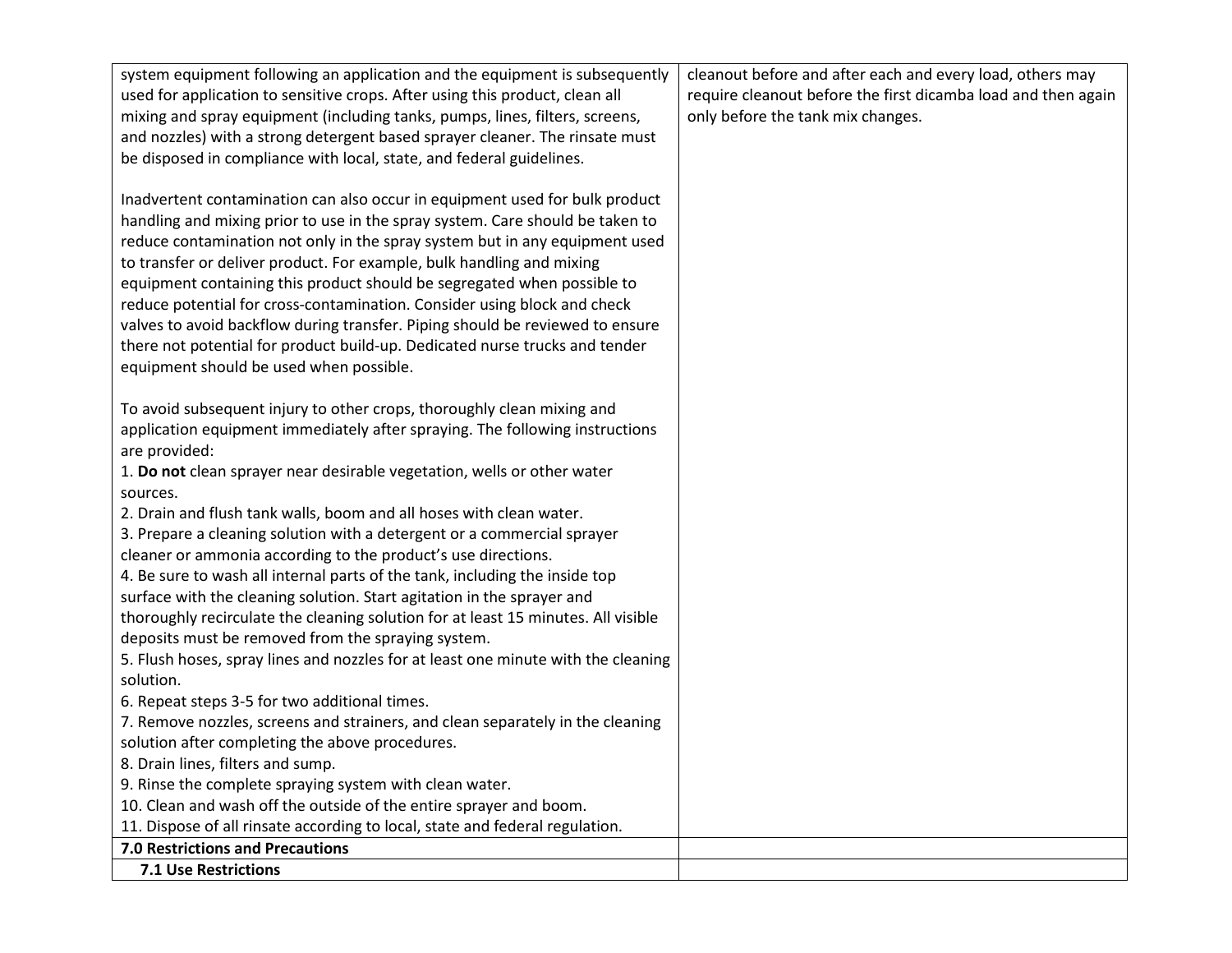| <b>DO NOT</b> sell, use or distribute this product in Nassau and Suffolk Counties |                           |
|-----------------------------------------------------------------------------------|---------------------------|
|                                                                                   | in the State of New York. |

- **DO NOT** use in nurseries, turf, or landscape plantings.
- **DO NOT** apply this product by air.
- **DO NOT** apply this product through any type of irrigation system.
- **DO NOT** apply this product at ground speed greater than 15 miles per hour.
- **DO NOT** apply this product in less than 15 gallons of spray solution per acre.
- **DO NOT** exceed a boom height of 24 inches above target pest or crop canopy when applying this product.
- **DO NOT** apply this product when the wind speeds are less than 3 mph or greater than 10 mph.
- **DO NOT** apply this product until at least one hour after sunrise and no later than two hours before sunset.
- **DO NOT** apply to soils classified as sand with less than 3% organic matter and where ground water depth is shallow.
- **DO NOT** apply under conditions which favor runoff or wind erosion of soil containing this product to nontarget areas.
- **DO NOT** tank mix products containing ammonium salts such as ammonium sulfate and urea ammonium nitrate.
- **DO NOT** graze or feed to livestock, or harvest for food, any cover crop planted following an TAVIUM Plus VaporGrip Technology treated crop.
- **DO NOT** apply to frozen ground.
- **DO NOT** apply to any body of water.
- **DO NOT** contaminate irrigation ditches.
- **DO NOT** apply this product if rainfall that could exceed soil field capacity and result in soil runoff is expected in the next 24 hours.
- **DO NOT** apply to powdery dry or light sand soils when conditions are favorable for wind erosion. Under these conditions, you must ensure that the soil surface is first settled by rainfall or irrigation prior to application.
- **DO NOT** apply to impervious substrates, such as paved or highly compacted surfaces.
- **DO NOT** use tailwater from the first flood or furrow irrigation of treated fields to treat nontarget crops, unless at least ½ inch of rainfall has occurred between application and the first irrigation.
- Prior to making an application of this product on dicamba-tolerant cotton or dicamba tolerant soybeans, an applicator must visit

See guidance in earlier sections for specifics on how to document each item listed in this section.

Document by reliable weather data whether rainfall was predicted for application area, how much rainfall was predicted, and also whether the rainfall that did fall resulted in soil runoff within 24 hours of the application. Collect written statement from application whether soil conditions favorable for runoff were taken into consideration prior to the application, and whether applicator recorded predicted rainfall totals for the day of application.

Obtain application records, applicator written statement or other field evidence (such as visual damage to sensitive plants or samples showing detection of chemical residues) to determine buffer distance maintained.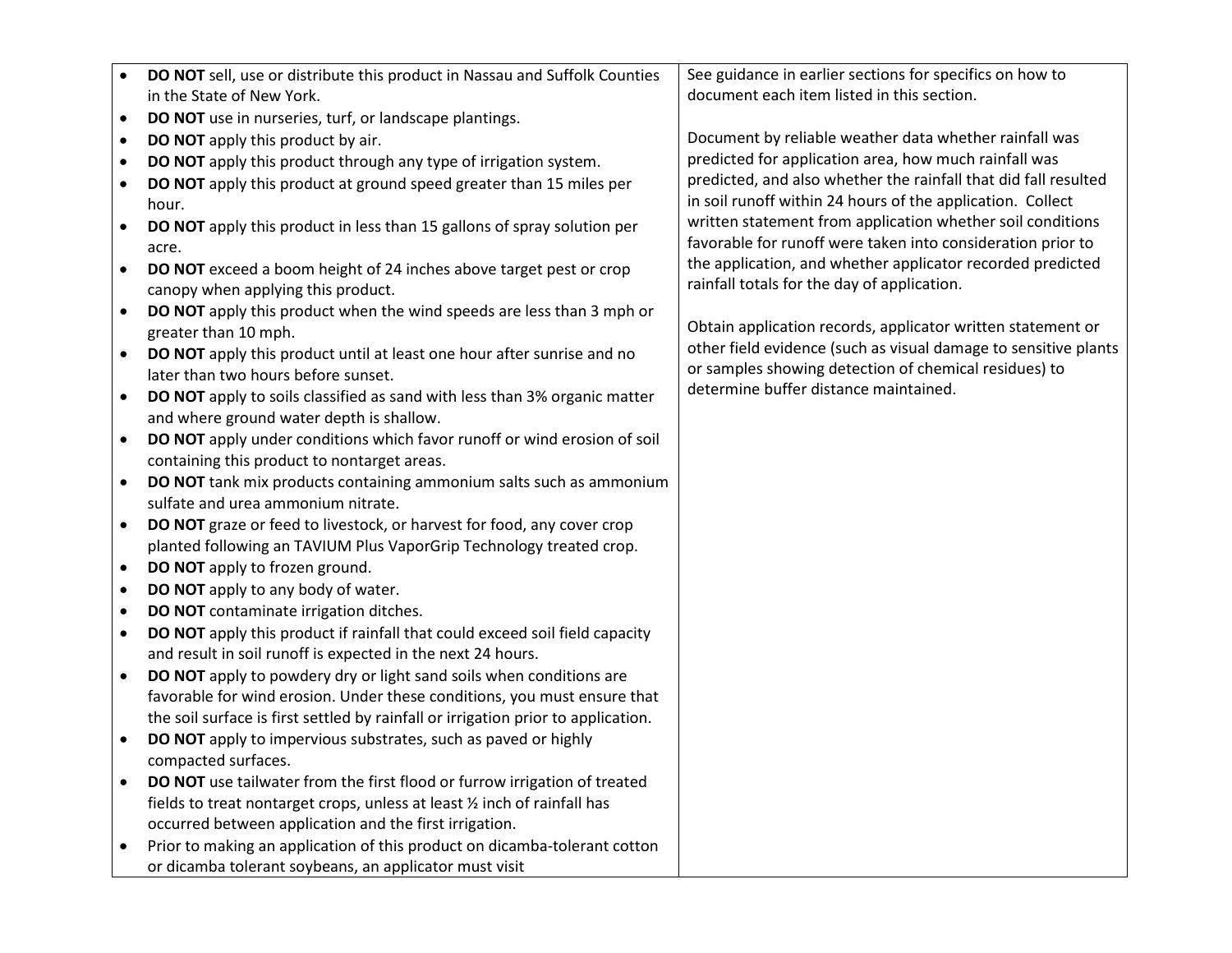|           | http://www.epa.gov/espp/ to determine if there are any additional                |                                                          |
|-----------|----------------------------------------------------------------------------------|----------------------------------------------------------|
|           | restrictions on TAVIUM Plus VaporGrip Technology use within the area to          |                                                          |
|           | be sprayed. Within the defined areas, in combination with the 110 foot           |                                                          |
|           | infield wind directional spray drift buffer, a 57 foot omnidirectional infield   |                                                          |
|           | buffer is required to protect federally listed threatened and endangered         |                                                          |
|           | species.                                                                         |                                                          |
|           |                                                                                  |                                                          |
|           | This product must only be used in the states listed above and is subject to area |                                                          |
|           | specific restrictions as required by http://www.epa.gov/espp/ that must be       |                                                          |
|           | consulted prior to making an application in dicamba-tolerant cotton or           |                                                          |
|           | dicamba-tolerant soybeans.                                                       |                                                          |
|           | <b>7.2 Use Precautions</b>                                                       |                                                          |
|           | TAVIUM Plus VaporGrip Technology requires actively growing green plant           | See guidance in earlier sections for specifics on how to |
|           |                                                                                  | document each item listed in this section.               |
|           | tissue to function fully for postemergence weed control. Application to          |                                                          |
|           | drought-stressed weeds or weeds with little green foliage (i.e., mowed,          |                                                          |
|           | cut, or hailed on weeds); weeds covered with dust; weeds damaged by              |                                                          |
|           | insects or diseases may result in reduced weed control.                          |                                                          |
| ٠         | Drift may cause damage to nontarget vegetation.                                  |                                                          |
| $\bullet$ | Avoid spray overlap, as crop injury may result.                                  |                                                          |
| $\bullet$ | Before planting a cover crop, determine the level of tolerance for the           |                                                          |
|           | intended cover crop to TAVIUM Plus VaporGrip Technology by conducting            |                                                          |
|           | a field bioassay (Section 6.1).                                                  |                                                          |
| $\bullet$ | Thoroughly clean the spray system using either a solution of water/strong        |                                                          |
|           | detergent or a commercially available tank cleaner after each use (Section       |                                                          |
|           | $4.8$ ).                                                                         |                                                          |
|           | 7.3 Spray Drift Management                                                       |                                                          |
| $\bullet$ | Do not apply when weather conditions may cause drift to nontarget areas.         | See guidance in earlier sections for specifics on how to |
|           | Drift may result in injury to adjacent crops and vegetation. To avoid spray      | document each item listed in this section.               |
|           |                                                                                  |                                                          |
|           | drift, DO NOT apply when the wind speed is less than 3 mph or greater            |                                                          |
|           | than 10 mph or during periods of temperature inversions.                         |                                                          |
| $\bullet$ | AVOIDING SPRAY DRIFT AT THE APPLICATION SITE IS THE RESPONSIBILITY               |                                                          |
|           | OF THE APPLICATOR.                                                               |                                                          |
| $\bullet$ | The interaction of many equipment- and weather-related factors                   |                                                          |
|           | determines the potential for spray drift. The applicator is responsible for      |                                                          |
|           | considering these factors when making a decision.                                |                                                          |
| $\bullet$ | This pesticide may only be applied when the potential for drift to adjacent      |                                                          |
|           | sensitive areas (e.g., residential areas, bodies of water, nontarget plants) is  |                                                          |
|           | minimal (i.e., when the wind is blowing away from the sensitive area).           |                                                          |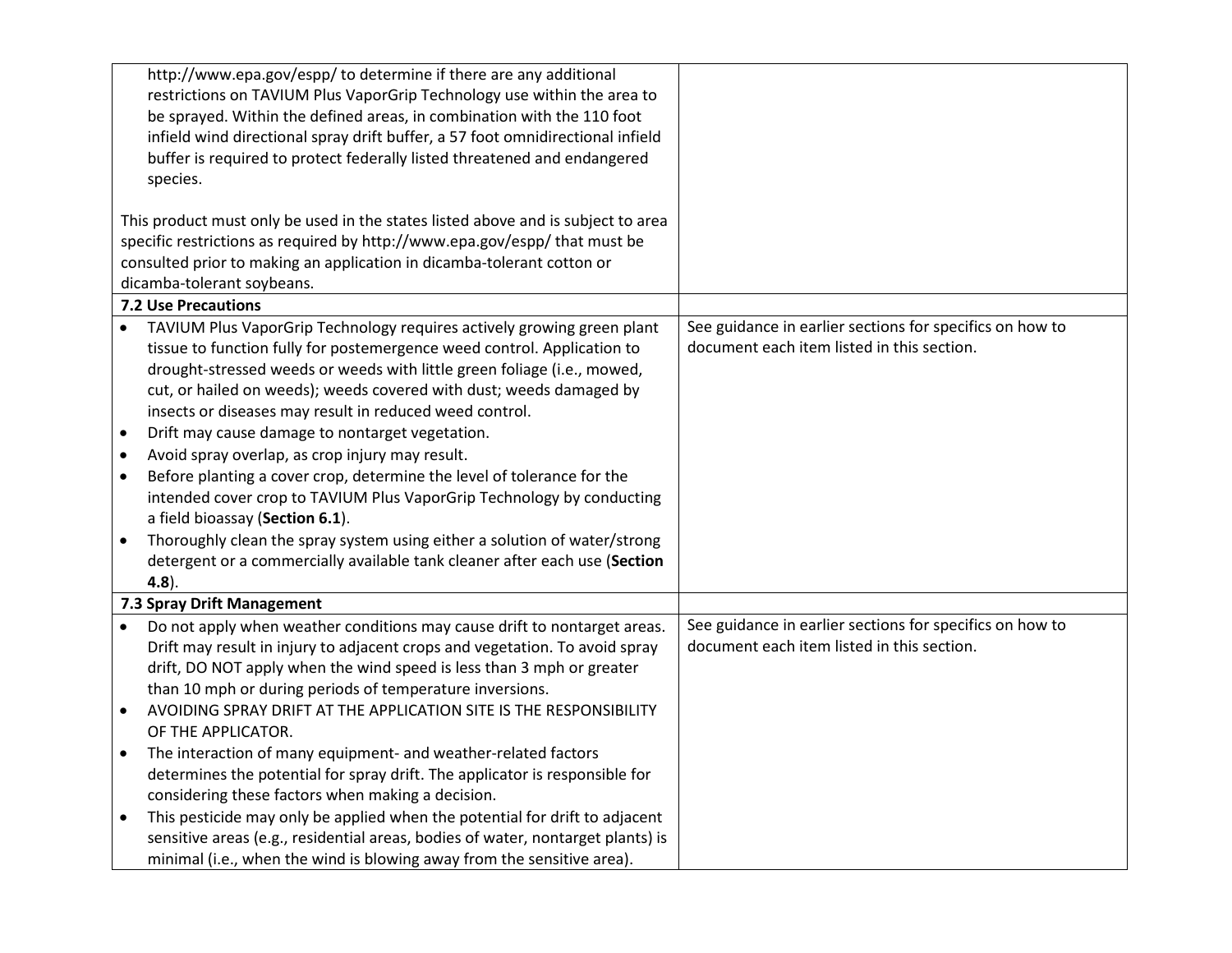|                                                                                                                                                                                                                                  | Consult with local and State agricultural authorities for information                                                                                                                                                                                                                                                                                                                                                                                                                                                                                                                                                                                        |                                                                                                                                                                                                                                                                                                                                                                    |
|----------------------------------------------------------------------------------------------------------------------------------------------------------------------------------------------------------------------------------|--------------------------------------------------------------------------------------------------------------------------------------------------------------------------------------------------------------------------------------------------------------------------------------------------------------------------------------------------------------------------------------------------------------------------------------------------------------------------------------------------------------------------------------------------------------------------------------------------------------------------------------------------------------|--------------------------------------------------------------------------------------------------------------------------------------------------------------------------------------------------------------------------------------------------------------------------------------------------------------------------------------------------------------------|
|                                                                                                                                                                                                                                  | regarding avoiding or minimizing spray drift.                                                                                                                                                                                                                                                                                                                                                                                                                                                                                                                                                                                                                |                                                                                                                                                                                                                                                                                                                                                                    |
|                                                                                                                                                                                                                                  | 7.3.1 Importance of Droplet Size                                                                                                                                                                                                                                                                                                                                                                                                                                                                                                                                                                                                                             |                                                                                                                                                                                                                                                                                                                                                                    |
| $\bullet$                                                                                                                                                                                                                        | The best drift management strategy is to apply the largest droplets that<br>provide sufficient coverage and control. Use only nozzles producing<br>extremely coarse to ultra-coarse droplets as defined by the American<br>Society of Agricultural and Biological Engineers (ASABE) S-572.2. See<br>www.TaviumTankMix.com for the list of nozzles approved for use with this<br>product.                                                                                                                                                                                                                                                                     | Obtain copy of application record or written statement<br>documenting which iteration of website was available at time<br>of application to ensure nozzles were allowed. Refer to state<br>enforcement program for documentation and enforcement<br>response.                                                                                                      |
|                                                                                                                                                                                                                                  | 7.3.2 Controlling Droplet Size                                                                                                                                                                                                                                                                                                                                                                                                                                                                                                                                                                                                                               |                                                                                                                                                                                                                                                                                                                                                                    |
|                                                                                                                                                                                                                                  | Volume - Use high flow rate nozzles to apply the highest practical spray<br>volume not less than 15 gallons per acre. Nozzles with higher rated flows<br>produce larger droplets.<br>Pressure - DO NOT exceed the nozzle manufacturer's specified pressures<br>or maximum pressures as listed for specific nozzles on<br>www.TaviumTankMix.com. For many nozzle types, lower pressure<br>produces larger droplets. When higher flow rates are needed, use higher<br>flow rate nozzles instead of increasing pressure. If sprayer is equipped with<br>rate controller hardware, ensure it does not allow pressure increases that<br>exceed the desired range. | Obtain copy of application record or written statement<br>documenting which iteration of website was available at time<br>of application to ensure nozzles were allowed. Refer to<br>nozzle manufacturer's nozzles selection chart to determine<br>nozzle pressures required.<br>Refer to state enforcement program for documentation and<br>enforcement response. |
|                                                                                                                                                                                                                                  | Number of nozzles - Use the minimum number of nozzles that provide                                                                                                                                                                                                                                                                                                                                                                                                                                                                                                                                                                                           |                                                                                                                                                                                                                                                                                                                                                                    |
|                                                                                                                                                                                                                                  | uniform coverage.                                                                                                                                                                                                                                                                                                                                                                                                                                                                                                                                                                                                                                            |                                                                                                                                                                                                                                                                                                                                                                    |
|                                                                                                                                                                                                                                  | 7.3.3 Application Height                                                                                                                                                                                                                                                                                                                                                                                                                                                                                                                                                                                                                                     |                                                                                                                                                                                                                                                                                                                                                                    |
| Spray at the appropriate boom height based on nozzle selection and nozzle<br>spacing, but do not exceed a boom height of 24 inches above target pest or<br>crop canopy. Excessive boom height will increase the drift potential. |                                                                                                                                                                                                                                                                                                                                                                                                                                                                                                                                                                                                                                                              | Document through personal observation, application records<br>or written statement about what finished spray volume was<br>applied and what the spray boom height was. Determine<br>whether equipment is capable of lowering the entire boom to<br>24" above crop height, document by photograph and<br>measuring tool.                                            |
|                                                                                                                                                                                                                                  | 7.3.4 Wind                                                                                                                                                                                                                                                                                                                                                                                                                                                                                                                                                                                                                                                   |                                                                                                                                                                                                                                                                                                                                                                    |
|                                                                                                                                                                                                                                  | Drift potential is lowest when wind speeds are 3 to 10 mph. DO NOT apply this<br>product when the wind speed is less than 3 mph or greater than 10 mph.<br>However, many factors, including droplet size and equipment type determine<br>drift potential at any given wind speed. NOTE: Local terrain can influence wind<br>patterns.                                                                                                                                                                                                                                                                                                                        | Obtain reliable weather data to determine wind speed at<br>time of the application.                                                                                                                                                                                                                                                                                |
|                                                                                                                                                                                                                                  | 7.3.5 Temperature and Humidity                                                                                                                                                                                                                                                                                                                                                                                                                                                                                                                                                                                                                               |                                                                                                                                                                                                                                                                                                                                                                    |
|                                                                                                                                                                                                                                  | When making applications in low relative humidity or temperatures above 91<br>degrees Fahrenheit, set up equipment to produce larger droplets to                                                                                                                                                                                                                                                                                                                                                                                                                                                                                                             | Obtain reliable weather data to determine air temperature<br>and relative humidity at time of the application. Obtain                                                                                                                                                                                                                                              |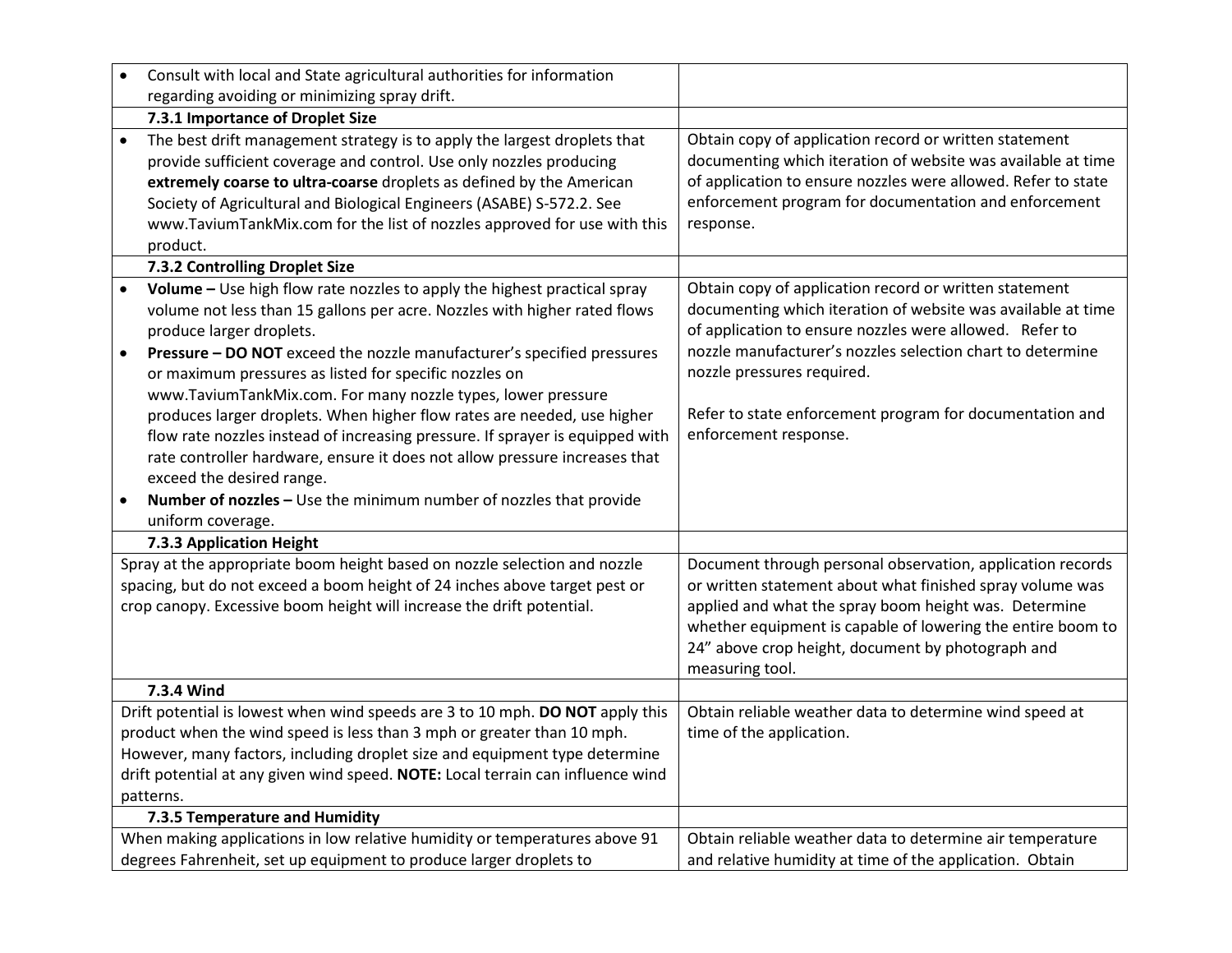| compensate for evaporation (for example: increase orifice size and/or increase |                                                                              | statement from applicator regarding measures taken to            |
|--------------------------------------------------------------------------------|------------------------------------------------------------------------------|------------------------------------------------------------------|
| spray volume as directed on www.TaviumTankMix.com). Larger droplets have       |                                                                              | adjust equipment for larger droplet sizes if temperatures        |
| a lower surface to volume ratio and can be impacted less by temperature and    |                                                                              | exceeded 91 degrees F.                                           |
| humidity. Droplet evaporation is most severe when conditions are both hot      |                                                                              |                                                                  |
| and dry.                                                                       |                                                                              |                                                                  |
|                                                                                | 7.3.6 Temperature Inversions                                                 |                                                                  |
|                                                                                | DO NOT apply during a temperature inversion, because drift potential is      | Refer to state policy on what constitutes a temperature          |
|                                                                                | high. Temperature inversions restrict vertical air mixing, which causes      | inversion, since this could vary from state to state.            |
|                                                                                | small suspended droplets to remain in a concentrated cloud. This cloud       |                                                                  |
|                                                                                | can move in unpredictable directions, due to the light variable winds        | Obtain copy of application record, consider NOAA solar           |
|                                                                                | common during inversions.                                                    | calculator for determining times of sunset and sunrise for       |
| $\bullet$                                                                      | DO NOT apply this product until at least one hour after sunrise and no       | application site.                                                |
|                                                                                | later than two hours before sunset.                                          |                                                                  |
| $\bullet$                                                                      | Temperature inversions are characterized by increasing temperatures with     |                                                                  |
|                                                                                | altitude, and are common on nights with limited cloud cover and light to     |                                                                  |
|                                                                                | no wind. They begin to form as the sun sets and often continue into the      |                                                                  |
|                                                                                | morning.                                                                     |                                                                  |
| $\bullet$                                                                      | Their presence can be indicated by ground fog; however, if fog is not        |                                                                  |
|                                                                                | present, inversions can also be identified by the movement of smoke from     |                                                                  |
|                                                                                | a ground source or an aircraft smoke generator. Smoke that layers and        |                                                                  |
|                                                                                | moves laterally in a concentrated cloud (under low wind conditions)          |                                                                  |
|                                                                                | indicates an inversion, while smoke that moves upward and rapidly            |                                                                  |
|                                                                                | dissipates indicates good vertical air mixing. The inversion will typically  |                                                                  |
|                                                                                | dissipate with increased winds (above 3 miles per hour) or at sunrise when   |                                                                  |
|                                                                                | the surface air begins to warm (generally 3°F from morning low).             |                                                                  |
|                                                                                | 7.3.7 Sensitive Areas                                                        |                                                                  |
|                                                                                | DO NOT apply under circumstances where spray drift may occur to food,        | Obtain reliable weather records for date, time and close         |
|                                                                                | forage, or other plantings that might be damaged or the crops thereof        | location for target site. Consider using multiple nearby         |
|                                                                                | may be rendered unfit for sale, use or consumption.                          | weather stations to verify data. Refer to state policy on what   |
| $\bullet$                                                                      | Apply Tavium Plus VaporGrip Technology only when the potential for drift     | is considered "adjacent sensitive areas", since this could vary  |
|                                                                                | to adjacent sensitive areas (e.g., residential areas, bodies of water, known | from state to state.                                             |
|                                                                                | habitat for threatened or endangered species, nontarget crops) is minimal    |                                                                  |
|                                                                                | (i.e., when wind is blowing away from the sensitive areas).                  | The third bullet does not say the closest downwind edge of       |
| $\bullet$                                                                      | When applying this product a 110-foot downwind buffer must be                | what type of property or terrain, so it is assumed it is talking |
|                                                                                | maintained between the last treated row, and the closest downwind edge       | about the closest edge of a sensitive area. Document by          |
|                                                                                | (in the direction in which the wind is blowing).                             | application records and/or applicator statement what             |
|                                                                                | To maintain this required buffer zone, no application swath can be           | distance was maintained, what plants or areas were               |
|                                                                                | initiated in, or into an area that is within the applicable buffer distance. |                                                                  |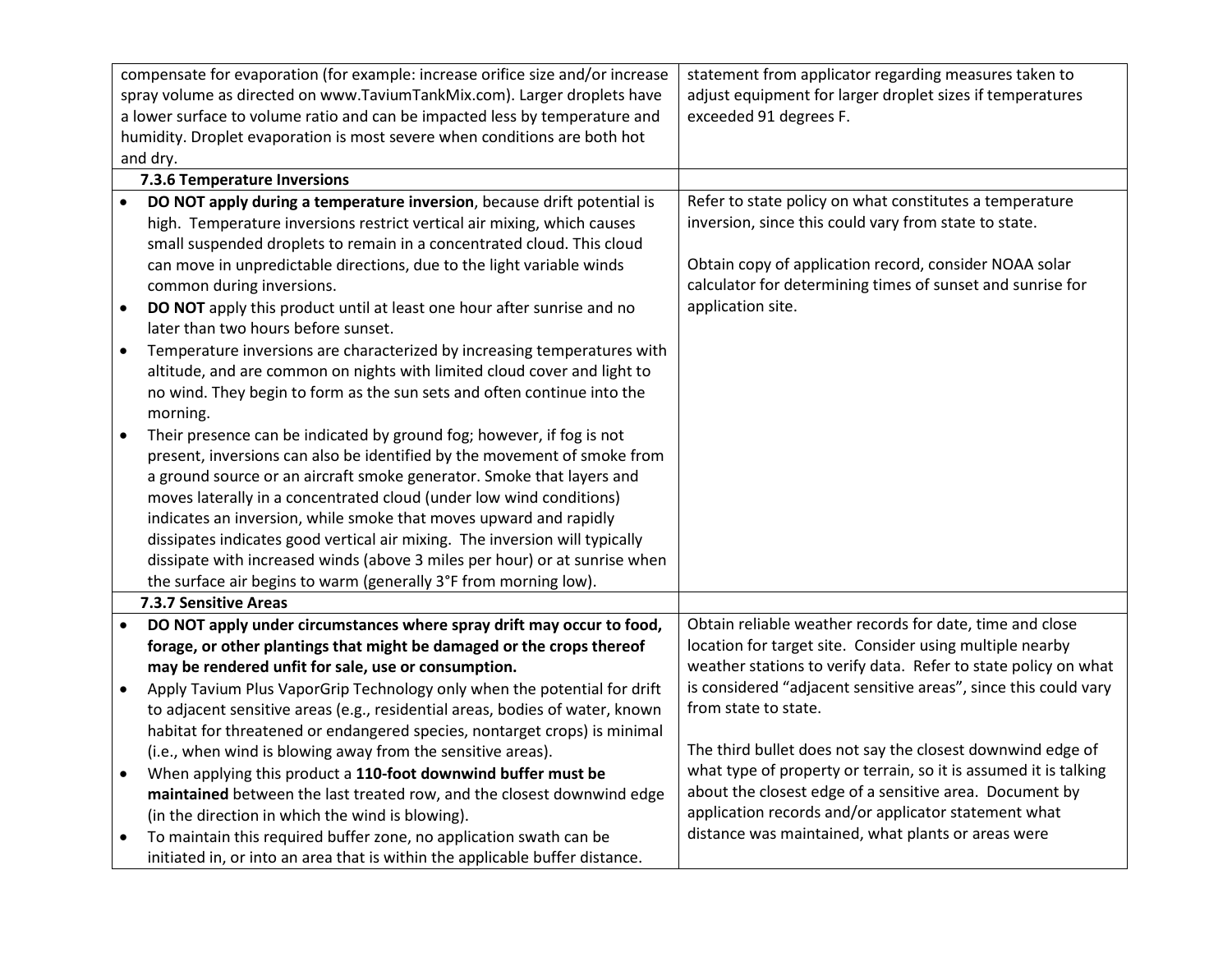| The following areas may be included in the buffer distance calculation<br>$\bullet$     | considered sensitive, and when the applicator made those        |
|-----------------------------------------------------------------------------------------|-----------------------------------------------------------------|
| when adjacent to field edges:                                                           | decisions.                                                      |
| o Roads, paved or gravel surfaces, mowed and/or managed areas adjacent                  |                                                                 |
| to field such as rights-of-ways.                                                        | Obtain application records, written statement or other          |
| o Planted agricultural fields containing: corn, dicamba-tolerant cotton,                | evidence (such as nearby weather station data) that indicate    |
| dicamba tolerant soybeans, sorghum, proso millet, small grains and                      | what wind direction was throughout the application period.      |
| sugarcane. If the applicator intends to include such crops as dicamba-                  | Determine if applicator recorded wind shifts during             |
| tolerant cotton and/or dicamba tolerant soybeans in the buffer distance                 | application.                                                    |
| calculation, the applicator must confirm the crops are in fact dicamba-                 |                                                                 |
| tolerant and not conventional cotton and/or soybeans.                                   | Obtain application records, applicator written statement or     |
| o Agricultural fields that have been prepared for planting.                             | other field evidence (such as visual damage to sensitive        |
| o Areas covered by the footprint of a building, silo, or other man-made                 | plants, or samples showing detection of chemical residues) to   |
| structure with walls and/or roof.                                                       | determine buffer distance maintained.                           |
| Applicators are required to ensure that they are aware of the proximity to<br>$\bullet$ |                                                                 |
| sensitive areas, to avoid potential adverse effects from off-target                     |                                                                 |
| movement of TAVIUM Plus VaporGrip Technology.                                           |                                                                 |
| 7.3.8 Sensitive Crops                                                                   |                                                                 |
| To protect sensitive crops, the following restrictions must be followed.                | Obtain written statement or other documentation showing         |
| Before making an application, the applicator must survey the application                | applicator consulted sensitive crop registry or conducted field |
| site for adjacent nontarget sensitive crops. The applicator must also                   | survey.                                                         |
| consult applicable sensitive crop registries to identify any commercial                 | Obtain application records, written statement or other          |
| specialty or certified organic crops that may be located near the                       | evidence (such as nearby weather station data) that indicate    |
| application site. At a minimum, records must include the name of the                    | what wind direction was throughout the application period.      |
| sensitive crop registry and the date it was consulted and documentation of              | Determine if applicator recorded wind shifts during             |
| adjacent crops/areas and the date the survey was conducted.                             | application. Determine if applicator stopped the application    |
| DO NOT APPLY this product when the wind is blowing toward adjacent<br>$\bullet$         | if wind shifted such that it was blowing toward a sensitive     |
| non-dicamba tolerant sensitive crops; this includes NON-DICAMBA-                        | crop.                                                           |
| TOLERANT SOYBEAN AND COTTON.                                                            |                                                                 |
| During application and sprayer clean-out DO NOT allow contact of<br>$\bullet$           |                                                                 |
| herbicide with foliage, green stems, exposed non-woody roots of crops,                  |                                                                 |
| and desirable plants.                                                                   |                                                                 |
| In addition to the required 110 foot down wind spray buffer, additional                 |                                                                 |
| protections are required for dicamba sensitive crops. DO NOT apply when                 |                                                                 |
| wind is blowing in the direction of neighboring sensitive crops.                        |                                                                 |
|                                                                                         |                                                                 |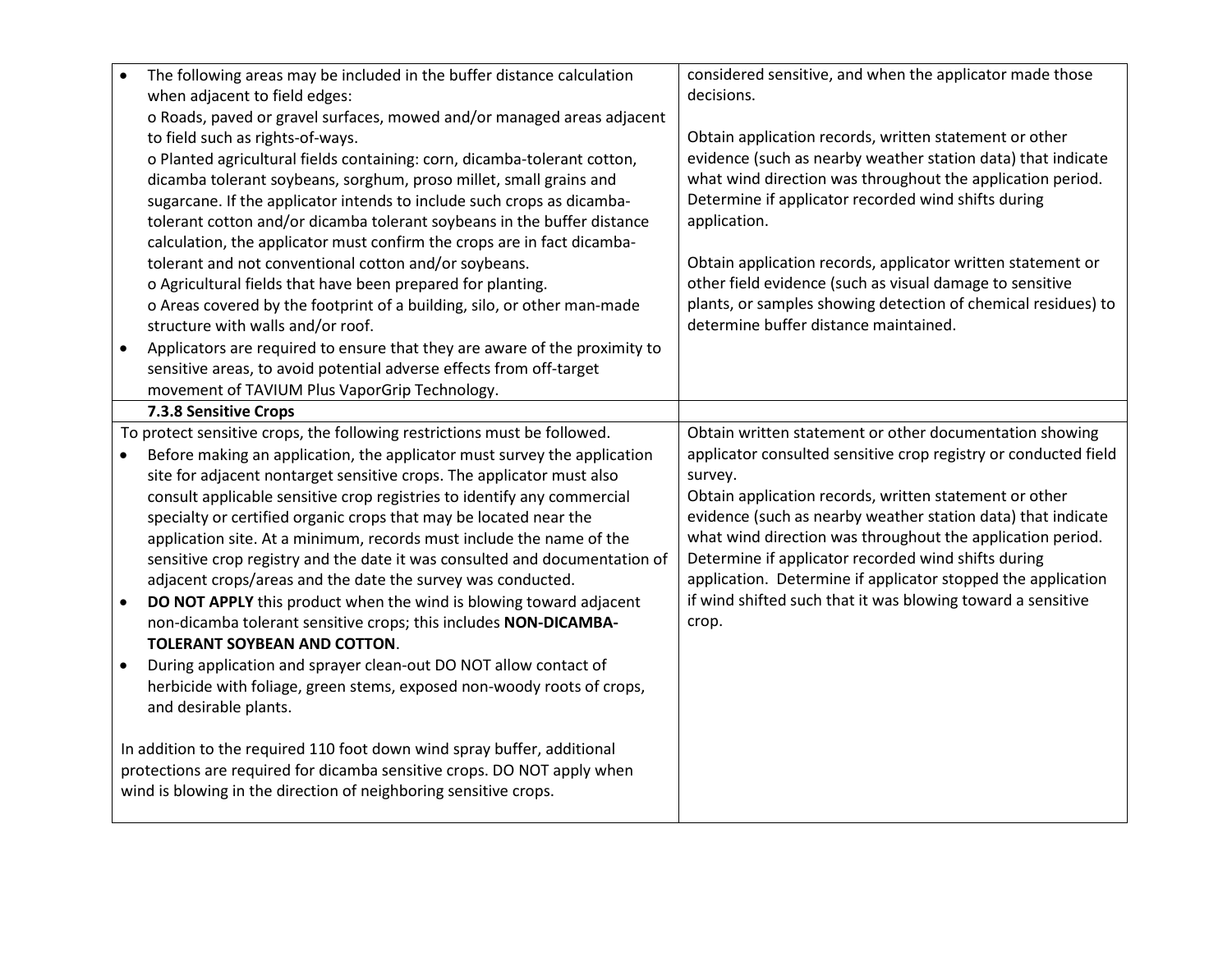| The applicator must be aware that wind direction may vary during the           |                                                              |
|--------------------------------------------------------------------------------|--------------------------------------------------------------|
| application. If wind direction shifts such that the wind is blowing toward     |                                                              |
| adjacent sensitive crops, the applicator must STOP the application.            |                                                              |
| 9.0 CROP ISE DIRECTIONS                                                        |                                                              |
| 9.1 Cotton                                                                     |                                                              |
| 9.1.1 Dicamba-Tolerant Cotton - Preplant, At-Planting, Pre-emergence or        |                                                              |
| Post-emergence (In-Crop) Application                                           |                                                              |
| <b>USE RESTRICTIONS - COTTON</b>                                               |                                                              |
| 1) Refer to Section 7.1 for additional product use restrictions.               | Obtain application records and/or statements from applicator |
| 2) Maximum Single Application Rate: 56.5 fl oz/A (equivalent to 0.5 lb         | regarding application rates and frequencies. Obtain          |
| dicamba ae/A and 1.0 lb S-metolachlor/A)                                       | statement from producer, agronomist or other                 |
| 3) Maximum Annual Rate: 113 fl oz/A/year                                       | knowledgeable person about growth stage of crop to           |
| a. DO NOT exceed 1.9 lb ai/A/year of S-metolachlor-containing products on      | determine soil texture, if application was made after crop   |
| coarse-textured soils.                                                         | stage was reached, or pre-harvest interval was ignored.      |
| b. DO NOT exceed 2.48 lb ai/A/year of S-metolachlor-containing products on     |                                                              |
| medium- or fine-textured soils.                                                |                                                              |
| c. DO NOT exceed 2.0 lb ae/A/year of dicamba-containing products.              |                                                              |
| 4) DO NOT apply less than 56.5 fl oz of this product/A (equivalent to 0.5 lb   |                                                              |
| dicamba ae/A and 1.0 lb Smetolachlor/A).                                       |                                                              |
| 5) DO NOT make more than one preplant or at-planting or preemergence           |                                                              |
| application, and/or one postemergence (In-crop) application on medium-or       |                                                              |
| fine-textured soils.                                                           |                                                              |
| 6) DO NOT make more than one application on coarse-textured soils.             |                                                              |
| 7) DO NOT use on sand or loamy sand soils.                                     |                                                              |
| 8) DO NOT use on Taloka silt loam.                                             |                                                              |
| 9) DO NOT use where water is likely to "pond" over the bed.                    |                                                              |
| 10) DO NOT apply to non-dicamba-tolerant cotton.                               |                                                              |
| 11) DO NOT incorporate TAVIUM Plus VaporGrip Technology if applied prior to    |                                                              |
| planting, or crop injury may result.                                           |                                                              |
| 12) DO NOT use in Gaines County, TX; Wilson County, TN; or Palm Beach          |                                                              |
| County, FL.                                                                    |                                                              |
| 13) DO NOT graze or feed treated forage or fodder to livestock.                |                                                              |
| 14) Pre-harvest Interval (PHI): 100 days                                       |                                                              |
| 9.1.2 TANK-MIX USE RESTRICTIONS - COTTON                                       |                                                              |
| 1. All use restrictions cited in Section 9.1.1 apply to tank-mixes with TAVIUM | Obtain copy of application record or written statement       |
| Plus VaporGrip Technology.                                                     | documenting whether other product labels were followed       |
|                                                                                | and whether ammonium salts were part of the tank mix.        |
|                                                                                |                                                              |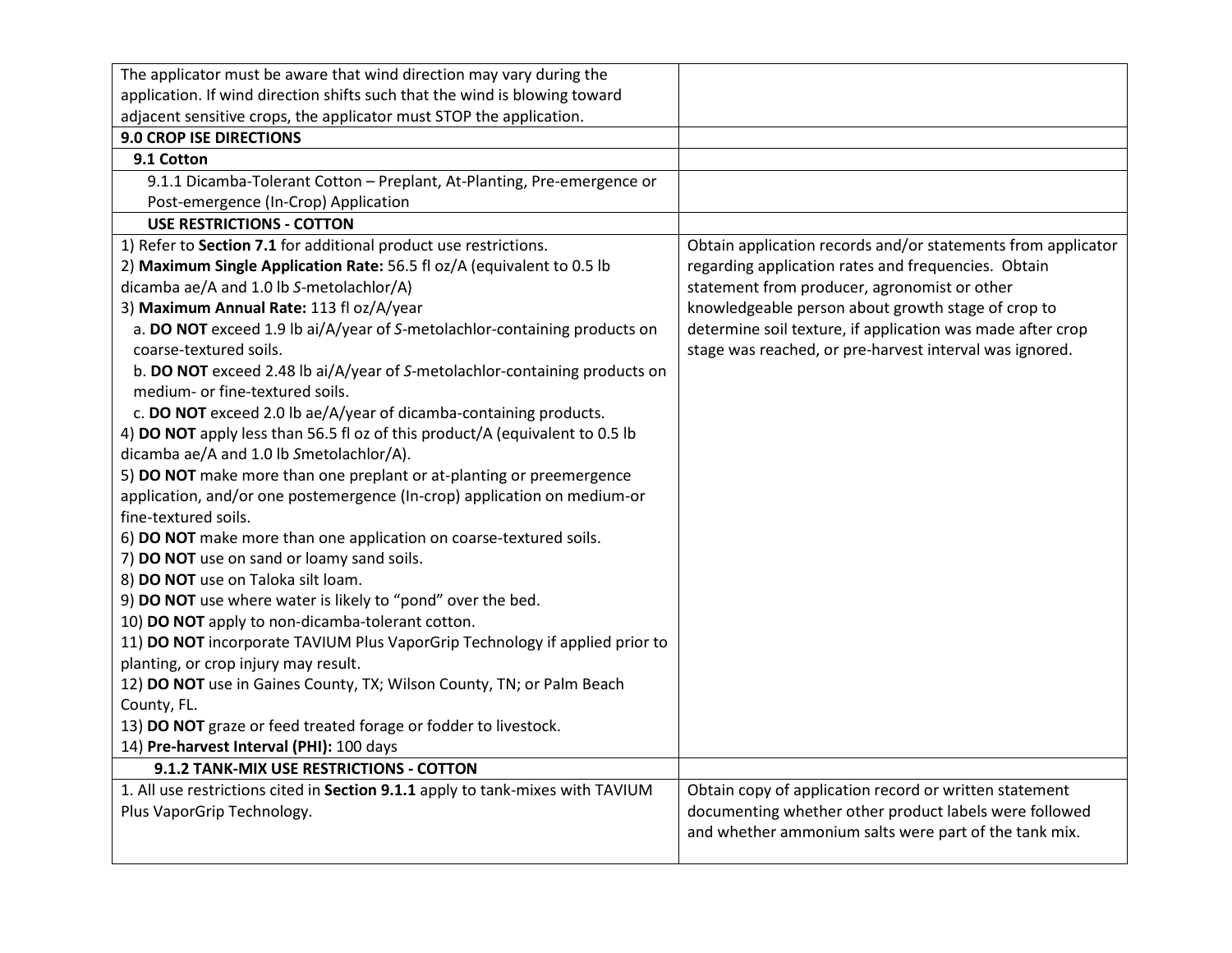| 2. For all tank mixtures, refer to individual product labels for precautionary     |                                                              |
|------------------------------------------------------------------------------------|--------------------------------------------------------------|
| statements, restrictions, rates, approved uses, rotational restrictions and a list |                                                              |
| of weeds controlled. Follow the most restrictive label.                            |                                                              |
| 3. It is the pesticide user's responsibility to ensure that all products are       |                                                              |
| registered for the intended use. Read and follow the applicable restrictions       |                                                              |
| and limitations and directions for use on all product labels involved in tank      |                                                              |
| mixing. Users must follow the most restrictive directions for use and              |                                                              |
| precautionary statements of each product in the tank mixture.                      |                                                              |
| 4. DO NOT tank mix products containing ammonium salts such as ammonium             |                                                              |
| sulfate and urea ammonium nitrate.                                                 |                                                              |
| 9.2 Soybean                                                                        |                                                              |
| 9.2.1 Dicamba-Tolerant Soybeans - Preplant, At-Planting, Pre-emergence,            |                                                              |
| or Post-emergence (In-Crop) Application                                            |                                                              |
| <b>USE RESTRICTIONS - SOYBEANS</b>                                                 |                                                              |
| 1) Refer to Section 7.1 for additional product use restrictions.                   | Obtain application records and/or statements from applicator |
| 2) Maximum Single Application Rate: 56.5 fl oz/A (equivalent to 0.5 lb             | regarding application rates and frequencies. Obtain          |
| dicamba ae/A and 1.0 lb Smetolachlor/A)                                            | statement from producer, agronomist or other                 |
| 3) Maximum Annual Rate: 113 fl oz/A/year                                           | knowledgeable person about growth stage of crop to           |
| a. DO NOT exceed 2.48 lb ai/A/year of S-metolachlor-containing products.           | determine soil texture, if application was made after crop   |
| b. DO NOT exceed 2.0 lb ae/A/year of dicamba-containing products.                  | stage was reached, or pre-harvest interval was ignored.      |
| 4) DO NOT apply less than 56.5 fl oz of this product/A (equivalent to 0.5 lb       |                                                              |
| dicamba ae/A and 1.0 lb Smetolachlor/A).                                           |                                                              |
| 5) DO NOT make more than one preplant or at-planting or preemergence               |                                                              |
| application, and/or one postemergence (In-crop) application.                       |                                                              |
| 6) Only make applications to soybeans that contain the dicamba-tolerant trait.     |                                                              |
| 7) DO NOT feed treated forage or hay to livestock for 30 days following a          |                                                              |
| preplant, at-planting, or preemergence application.                                |                                                              |
| 8) DO NOT graze or feed treated forage or hay to livestock following a             |                                                              |
| postemergence application.                                                         |                                                              |
| 9) Pre-harvest Interval (PHI): 90 days                                             |                                                              |
| 9.2.2 TANK-MIX USE RESTRICTIONS - SOYBEANS                                         |                                                              |
| 1. All use restrictions cited in Section 9.2.1 apply to tank-mixes with TAVIUM     | Obtain copy of application record or written statement       |
| Plus VaporGrip Technology.                                                         | documenting whether other product labels were followed       |
| 2. For all tank mixtures, refer to individual product labels for precautionary     | and whether ammonium salts were part of the tank mix.        |
| statements, restrictions, rates, approved uses, rotational restrictions and a list |                                                              |
| of weeds controlled. Follow the most restrictive label.                            |                                                              |
| 3. It is the pesticide user's responsibility to ensure that all products are       |                                                              |
| registered for the intended use. Read and follow the applicable restrictions       |                                                              |